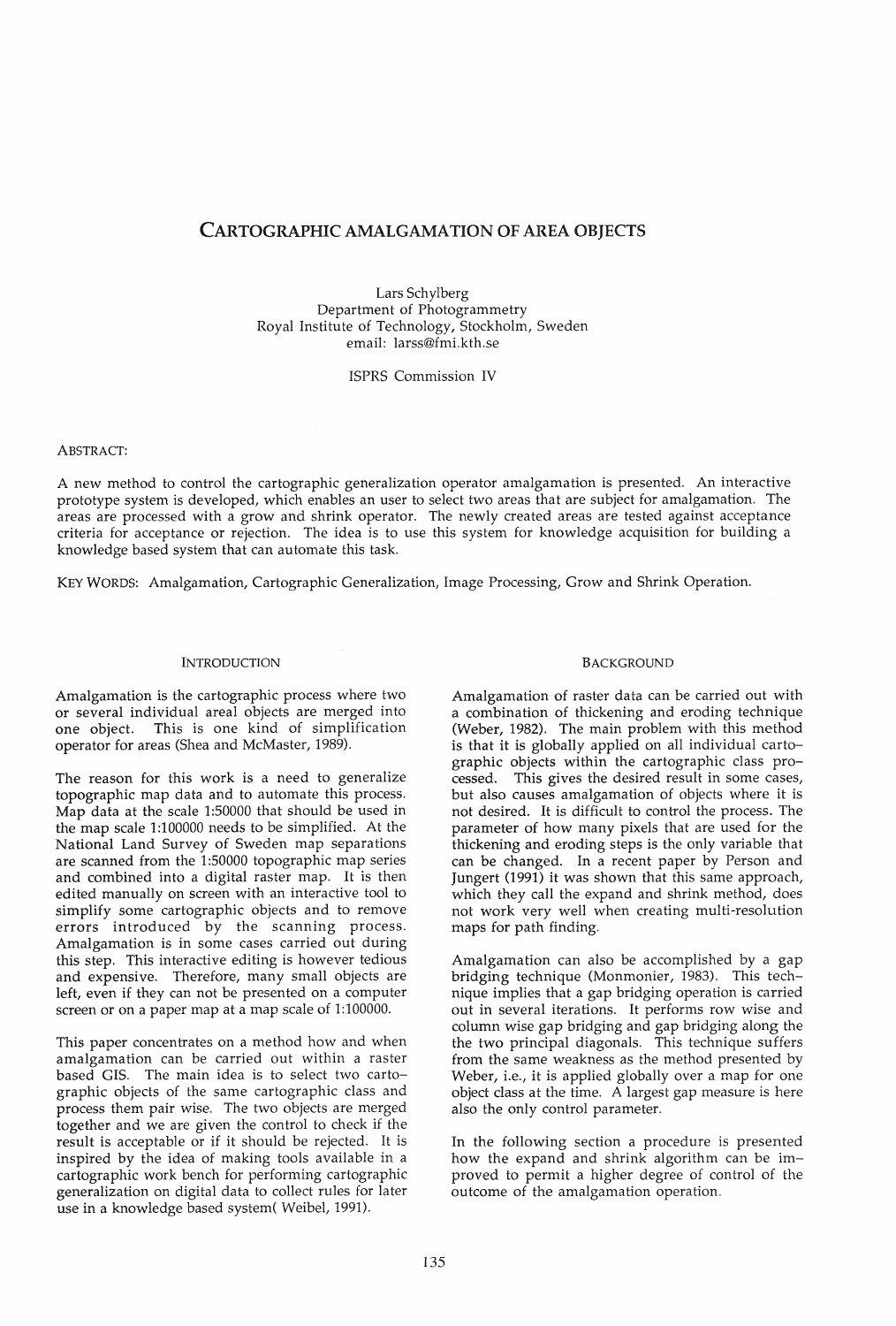# METHODOLOGY

The idea behind the technique suggested here is to work on a segmented raster data base. All spatially homogeneous areas are treated as separate regions, here called objects. Two objects are interactively pointed out with the cursor on a screen. The amalgamation operation is carried out pair wise on these two objects. The method can be summarized in the following steps:

1. Calculate the shortest distance between the objects boundaries. This can be explained as a hit function when buffer zones representing the distance from one object overlap the other object. If the both objects are further away from each other then a largest distance, quit the whole procedure (figure Ib).

2. Grow both objects with the distance calculated in step 1 (figure lc).

3. Shrink both objects with the same distance as in step 2 (figure Id).

4. Subtract both objects from the figure created in step 3 (figure le).

5. Segment all areas that are created in step 4 to form spatially homogeneous areas.

6. Compare each area created in step 5 against acceptance rules. At present only one rule is used. This rule says that a newly created area object in step 5 should have both original objects as neighbours (figure 1f).



Figure la. Selection of two objects in a object oriented data base.



Figure lb. Distance transformation around the left object.



Figure lc. Grow operation applied on both objects.



Figure Id. Shrink operation applied on the result in figure 1c.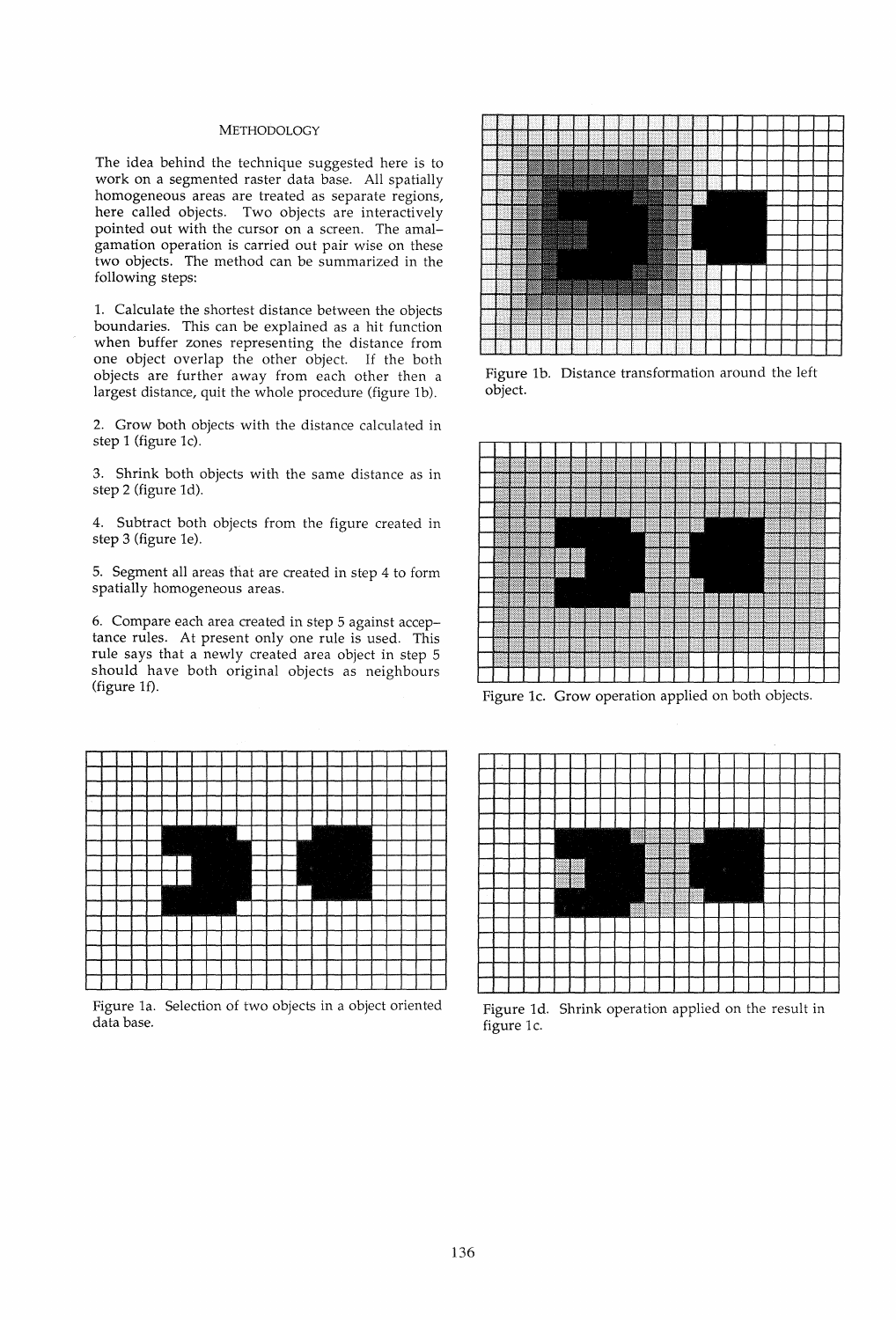

Figure 1e. Subtraction of both objects from the result in figure 1d. Segmentation of the new areas to unique objects.

|  |                 |  | $\blacksquare$ |                        |                        |                                                                                                                      |  |  |  |  |  |
|--|-----------------|--|----------------|------------------------|------------------------|----------------------------------------------------------------------------------------------------------------------|--|--|--|--|--|
|  | 777777<br>VIN A |  |                | ,,,,,,,,,,,,<br>200220 |                        |                                                                                                                      |  |  |  |  |  |
|  | 'INIA           |  |                | <u>www.</u>            |                        |                                                                                                                      |  |  |  |  |  |
|  |                 |  | 888            |                        | <b><i>CONTRACT</i></b> | <u> and the second second in the second second in the second second second in the second second in the second se</u> |  |  |  |  |  |
|  |                 |  | <b>Vocasio</b> |                        |                        |                                                                                                                      |  |  |  |  |  |
|  |                 |  |                |                        |                        |                                                                                                                      |  |  |  |  |  |
|  |                 |  |                |                        |                        |                                                                                                                      |  |  |  |  |  |
|  |                 |  |                |                        |                        |                                                                                                                      |  |  |  |  |  |
|  |                 |  |                |                        |                        |                                                                                                                      |  |  |  |  |  |
|  |                 |  |                |                        |                        |                                                                                                                      |  |  |  |  |  |
|  |                 |  |                |                        |                        |                                                                                                                      |  |  |  |  |  |
|  |                 |  |                |                        |                        |                                                                                                                      |  |  |  |  |  |

Figure 1f. Acceptance test for the objects created in the previous figure. The left object is rejected and the right object is accepted.



Figure 19. Final result when the accepted object is added together with the two original objects into the raster data base.

# RESULTS

With this amalgamation method, we have obtained two improvements compared with earlier strategies;

1. With the retrieval of the shortest distance between the two objects a good estimator is found for the amount of region grow and shrink that should be performed to get the areas to join together.

2. The procedure to segment the newly created objects makes it possible to control that concave bays of the original objects are not filled in the process (figure 2).

This idea has resulted in a prototype tool which has been built within the software GRASS(Geographic Resources Analysis Support System)(Westervelt, 1991). Bourne shell scripts control the user interface and the execution of the proper modules in GRASS. This tool should be seen as one tool among others in a cartographic workbench for performing generalization. In the hands of a cartographically skilled person, it will make it possible to collect rules about when amalgamation can be carried out and how this can be done.

# DISCUSSION AND CONCLUSIONS

In this paper an improved method for cartographic amalgamation of area objects has been described. In a first phase, it is supposed to be used in an interactive system for the purpose of gaining experience about the generalization process amalgamation. In a later phase the tool can be built into a semi-automatic or automatic system, based on a rule based approach with an expert system to guide the generalization process.

The rules that should be collected are of two kinds;

1. Onto which cartographic object types the amalgamation should be applied, it means which objects to select. In the currently used data set with topographic data the amalgamaion process could be applied on small wetland, forest and open field areas.

2. Which rules should be used for acceptance or rejection of the newly created areas.

The second question regarding acceptance criteria is that the newly created areas should have both original objects as neighbours as mentioned above. Another rule that could be resonable is to state that a newly created area is not allowed to cover a certain cartographic class. E.g., in most cases, we do not like the new area to cover water. A rule base that specifies these priorities between the original cartographic classes in the map could be written here. These rules could also be written as explicit rules, that handles all occuring cases if the data base does not contain to many cartographic classes.